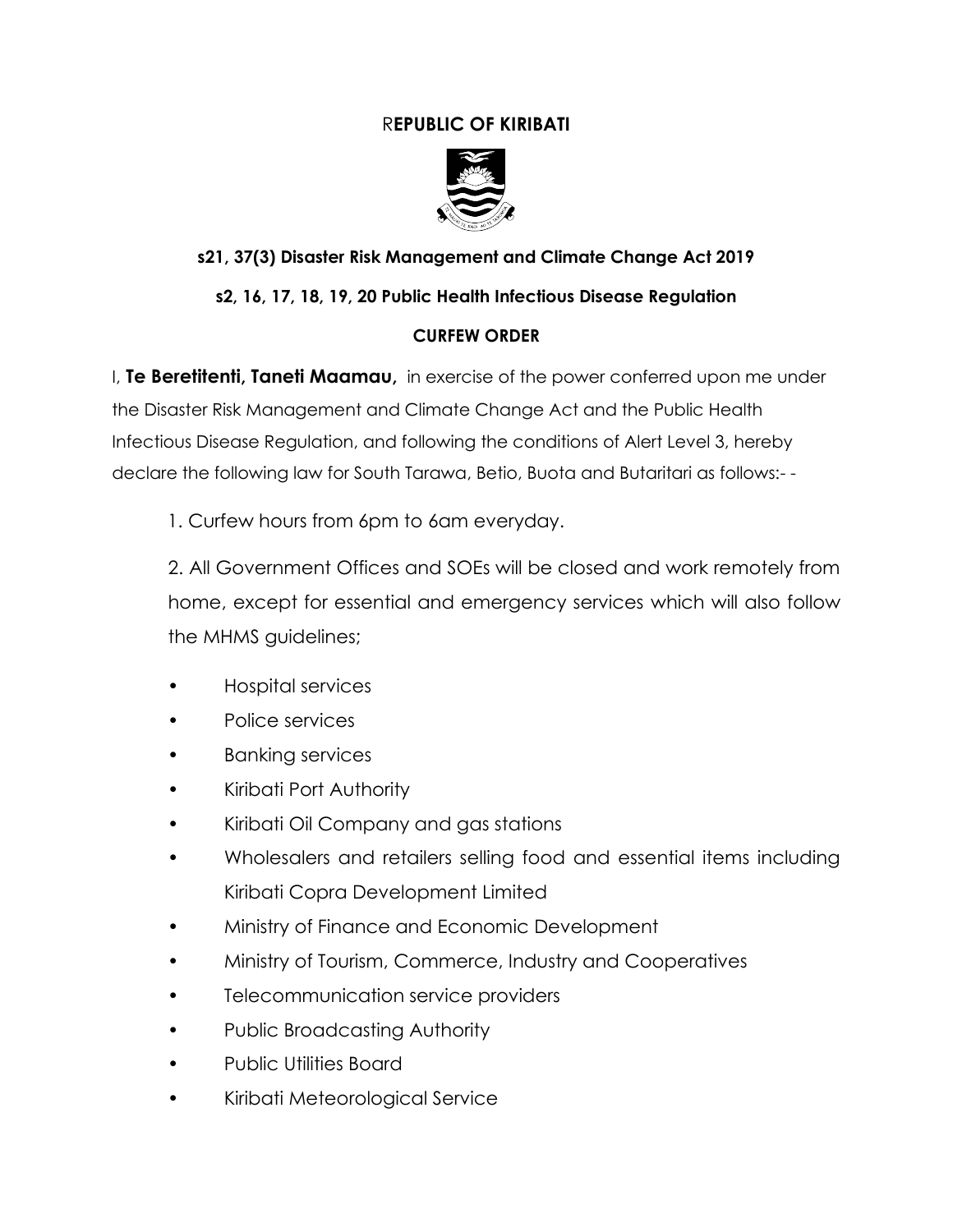- Ministry of Women, Youth, Sport and Social Affairs
- Ministry of Information, Communication and Transport
- Shipping and Aviation service providers
- Kiribati Red Cross Society
- Kiribati Family Health Association
- Kiribati Fish Limited (KFL)
- Central Pacific Producers Limited (CPPL)
- Tyre and hardware shops
- 3. And other essential services that the Government deems necessary during the curfew. These additional services require prior approval of Office of Te Beretitenti.
- 4. All essential service providers (food wholesale and retail) from the private sector will remain open to the public from 6am to 6pm. They must ensure that social distancing of 2m and compulsory wearing of face mask is maintained inside and outside of their shops at all times.
- 5. People MUST stay at home may only leave their homes for essential work or to access emergency services but must observe compulsory face mask, social distancing of 2m, no spitting and nose blowing in the public places and other guidelines from MHMS .
- 6. Fishing from 6am to 6pm is hereby allowed and that fishing boats or net fishing near shore is restricted to a group of 4 or a maximum of 4 crew for fishing boats. All fishing boats are not allowed to visit other villages or islands apart from their point of origin.
- 7. Public transportation services may operate but will also observe compulsory face mask, open windows, no spitting and nose blowing and other MHMS guidelines and passengers must not share seats nor stand.
- 8. School closure until the end of this month.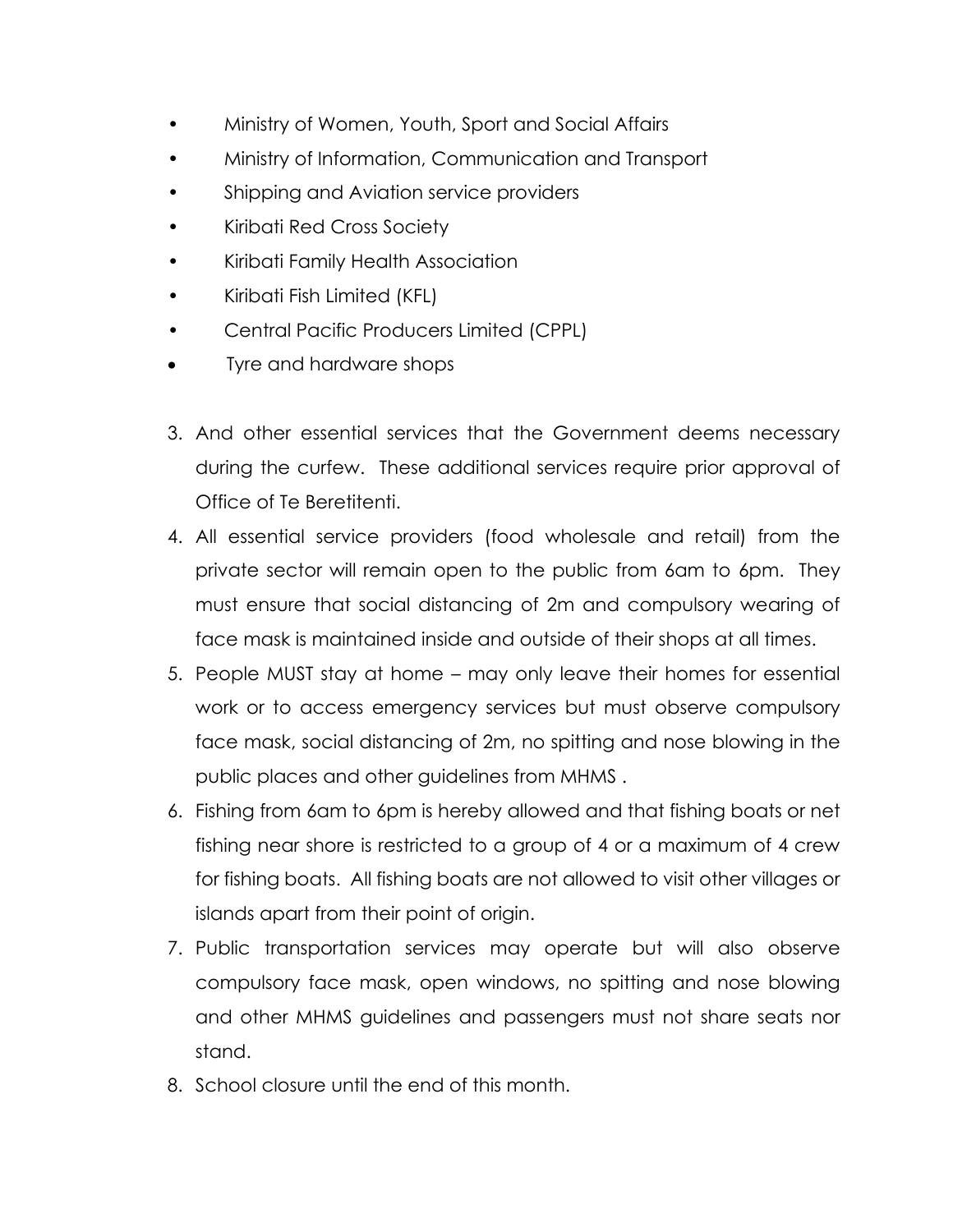- 9. All kava bars, liquor bars, and night clubs will be closed.
- 10. Social gatherings (including churches) up to 20 people are allowed to gather in outdoor setting. With appropriate distancing, masks and good ventilation.
- 11.Access to hospital services will be conducted according to the Ministry of Health and Medical Service guidelines as earlier announced.
- 12. Delivery of cargoes, fuels and medical supplies by vessel or air service will continue to outer island with no passengers allowed. Only those stranded in the outer islands are allowed to return to Tarawa provided they meet health travel requirements.
- 13. No travels between the outer islands are allowed, except the travel between South Tarawa and Butaritari since extent of transmission is similar.
- 14. All police officers and other responsible Government officers are hereby ordered to ensure that this Order and future directions issued out of this Order and Public Health (Infectious Disease) Regulation and the Disaster Risk Management and Climate Change Act are complied with by the public.
- 15. Urgent direction(s) other than those listed here, if there is a need, may be issued later to the police and other officers of the Government for execution in relation to certain areas or groups of people or activities etc where it deemed necessary to achieve the purposes of this Order and the Public Health (Infectious Disease) Regulation and the Disaster Risk Management and Climate Change Act in relation to COVID-19.
- 16. Any person who contravenes any conditions of this Order commits an offence and will be liable to be arrested by the police or imprisonment. On the spot fines of \$100 may be imposed by enforcement officers and such fine must be paid to the Ministry of Finance within 14 days from the date of issue or face prosecution. For clarification purposes, any breach